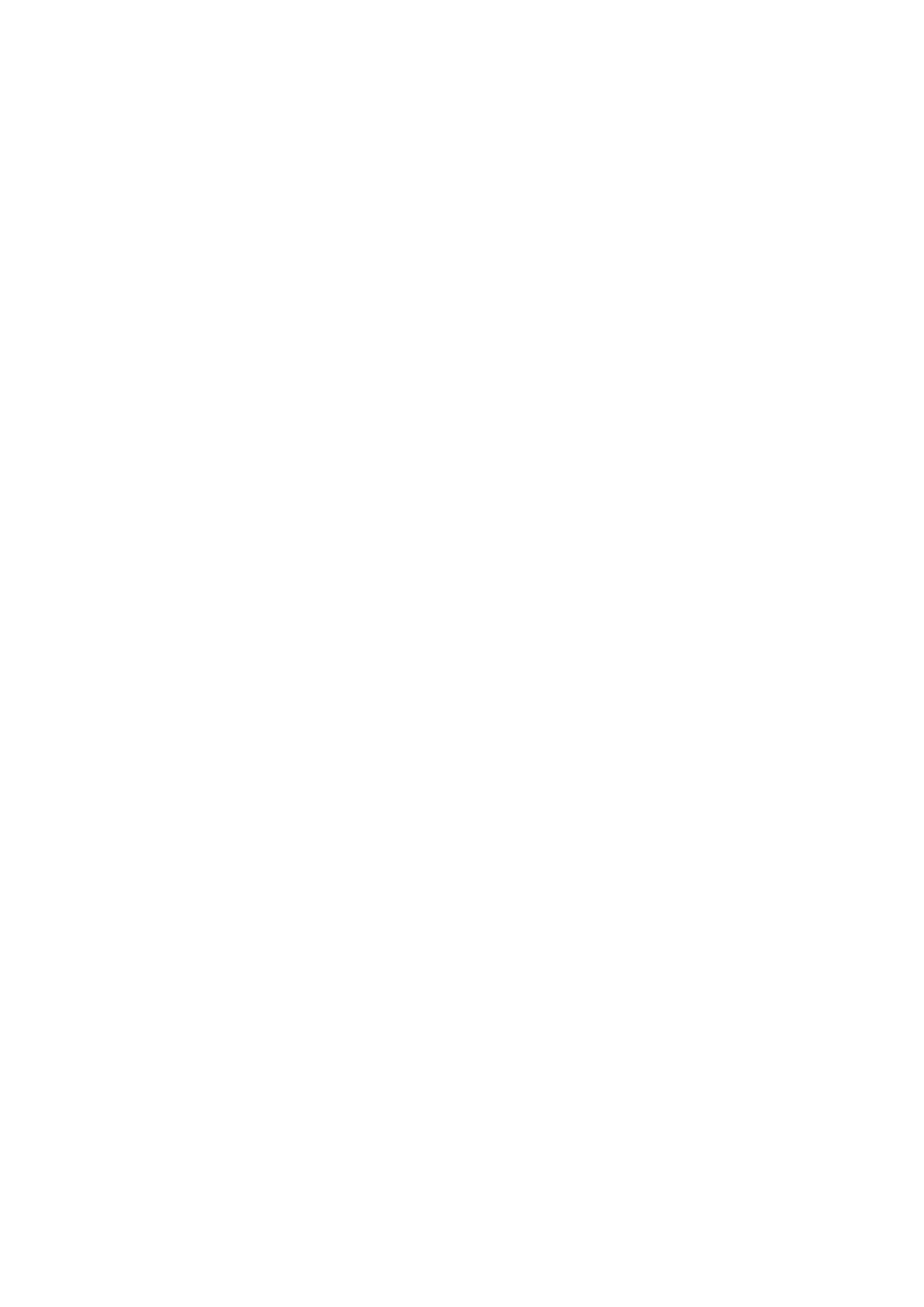**EquipHotel 2022**

# **DHFRG@HVD**

### **Getting some air**

Ligne Roset Contract presents its Cinna Outdoor collection at the EquipHotel trade show. This Frenchmade furniture line blends know-how, comfort and design to create the Murtoli sofa, designed by Christian Werner, and the Lapel armchair by Busetti Garutti Redealli. These products have been designed for the well-being of summer lovers looking for fresh air and the great outdoors. (Members of L'Ameublement Français)

### **Brighten up your world**

Located in the Loire Valley, CVL Luminaires has designed and manufactured decorative solid brass lights for over 50 years. These designs are entirely hand made in France and can adapt to any project, ensuring unique comfort for both employees and customers of hotels and restaurants. (Members of L'Ameublement Français)

# **Nature in all its glory**

Name: Ethnicraft. Unique signature: this furniture designer uses solid wood and natural materials. Know-how: Ethnicraft combines design and comfort, timeless lines and furniture with character, weathered over time. Ethnicraft's world is perfect for indoor, outdoor and coworking spaces.



Murtoli sofa, created by designer Christian Werner **©** Ligne Roset



Earth Radiaan round light, designed by Emilie Cathelineau for CVL Luminaires, Hôtel Les Roches Blanches (by Agence Kappel), Cassis **©** Didier Delmas



Bok reclining lounger in solid teak, designed by Jacques Deneef, and Jack cushion in polypropylene and quick drying foam. **©** Ethnicraft

RRGWRNQZXLSRWHOZOOEHZOFRPLODURXQILIWOLJWPDQIDFWXUHUVDQRQ KQUHGFRPSDQHVLQVKRXWGRRUGHVLJQQIXUQVKQVVHFWRU7KVHHKELWRUVFRPHIURP )UDQFHDQGDFURVV(XURSH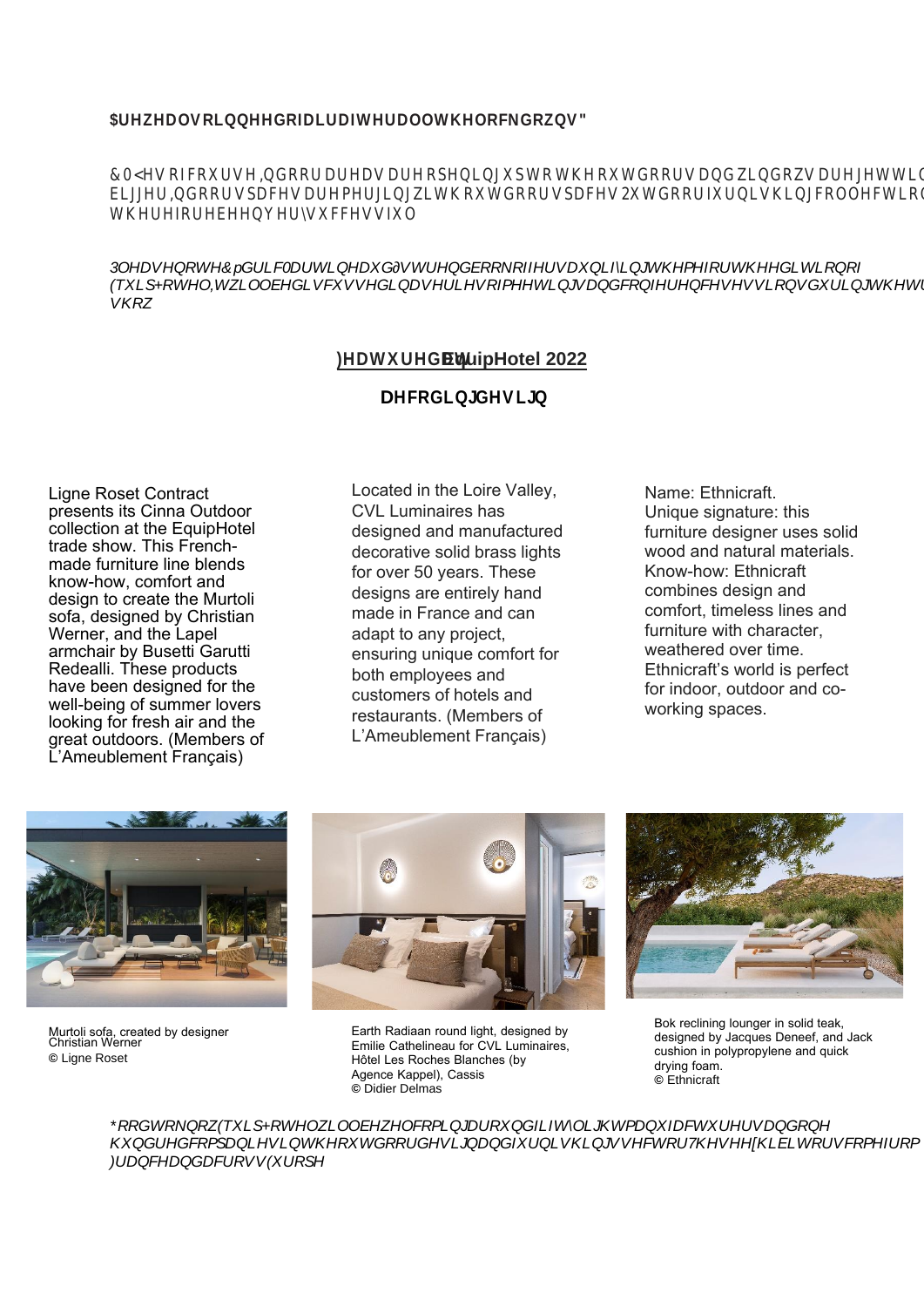# **WHAT THE EXPERTS ARE SAYING**

### **Hotels designed as living spaces**

People no longer just go to a hotel to sleep, but also to eat, meet others, have fun, swim and work. This observation alone is a way to attract both guests and employees. We welcome guests differently than we used to. There's no longer a reception desk and a face-to-face greeting. When Yann Martin, Manager of Cut Architectures, designs a lobby, he imagines "a new relationship with others, where guests come alongside the hosts". He is abolishing partitions, like in the brand new Pullman Montparnasse, to create "non-physical boundaries" in the form of "floor or ceiling treatments or the choice of furnishings". "Its attractiveness lies in the way it offers a unique experience", explains the architect. Philippe Monnin, co-founder of the Millésime hotel group, agrees: "Our establishments are destinations where something is always happening". Finally, to attract and retain a loyal workforce, Yann Martin targets employee well-being: "During any new developments, I always think about how they are going to relate to guests in every part of the hotel". Philippe Monnin believes in listening to everyone and offering opportunities for career development: "In our group, we give people the opportunity to grow and be promoted through the ranks, change establishment and even country."









Pullman Paris Montparnasse, brand new hotel with 953 rooms. © DR

Chateau de Brindos, flagship of the Millésime group in Basque Country. **©** DR

Yann Martin and Benjamin Clarens, founders of CUT **Architectures ©** DR

Philippe Monnin, co-founder of the Millésime hotel group. **©** DR

*Good to know: Yann Martin (Cut Architectures) and Philippe Monnin (Millésime) will be speaking in the conference programme on the topic of "hotels and attractiveness" during the EquipHotel trade show.*

### **EXPERIENCE**

#### **How to create an ergonomic design**

The Paris regional health insurance office (Cramif) will be at EquipHotel, presenting an "Ergo Room" and "Ergo Cook". What do these two teaching spaces designed by around fifteen partner organisations have in common? Their innovations to improve working conditions in the hospitality sector. The "Ergo Room" has systems to make it easier to lift a bed or change a duvet cover and even automatic dry steam cleaning. "Ergo Cook" promotes storage at a workstation; the dishwasher has a hood so that employees can work without bending down; the oven and hood are self-cleaning... This all makes a huge difference every day. These concrete solutions help prevent MSDs (musculoskeletal disorders) and limit medical leave.

*Good to know: during the EquipHotel trade show, many conference sessions will discuss the issue of the well-being and comfort of hospitality employees at their place of work. This is key to making the sector more attractive.*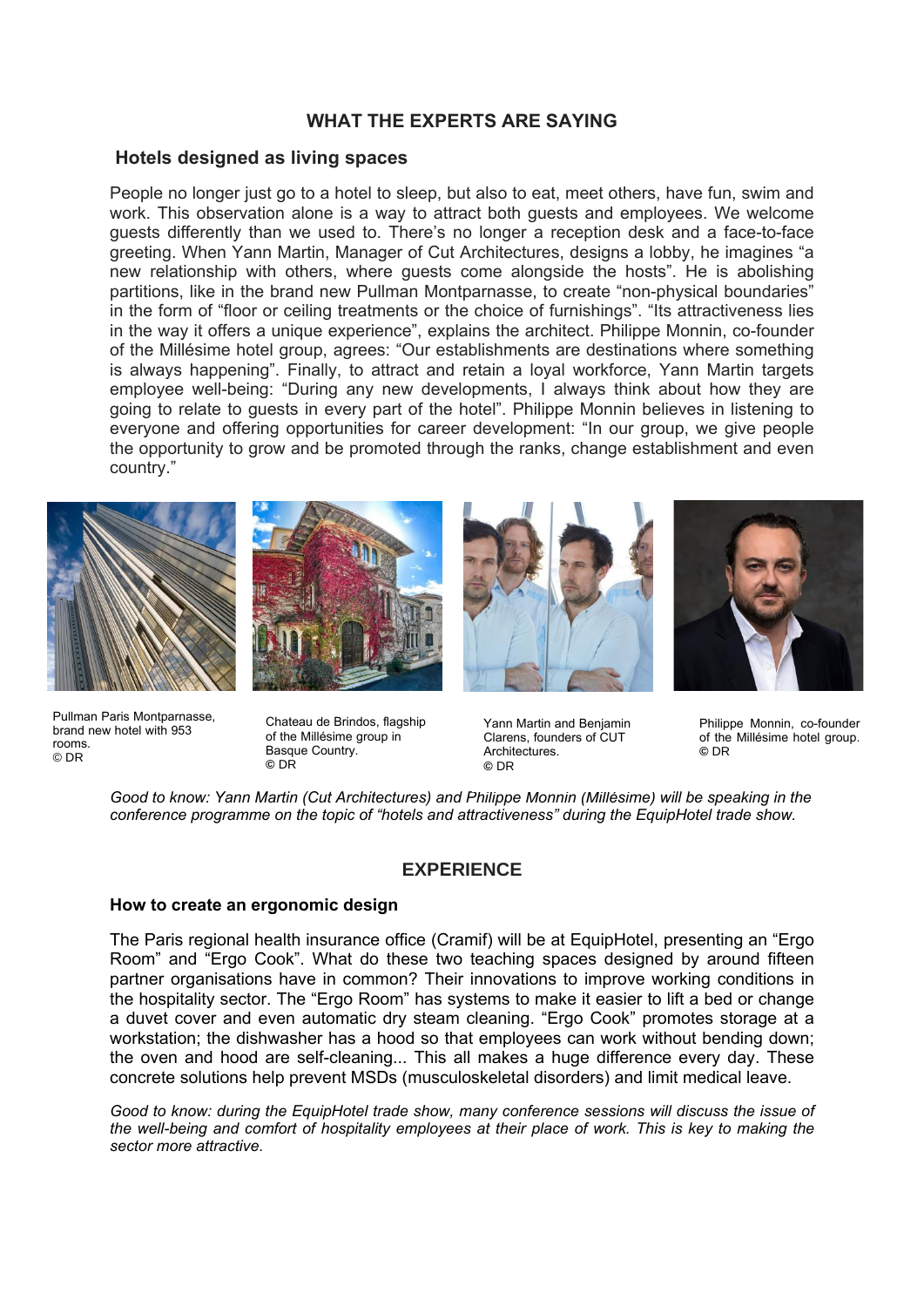# **Featured at EquipHotel**

### **Innovations**

# **Taking mini to the max**

This concept comes from Japan and is known as Cosmonde. The idea is to create hotels in which each traveller has their own capsule room. Inside, there is a duvet, pillow, TV screen and plug sockets, along with access to changing rooms, bathrooms and other workspaces and restaurants. Sleep alone but live in community.

### **Desk for two**

Space-saving and coworking go well together. The "new modern" openspace desk by Tiptoe has space for two people to work, connect and store their belongings. An added extra is the tabletop in ecocertified wood, recycled plastic or plywood, which is strong while being easy to clean. It's ideal for creating a workspace in a hotel.



Lift up a bed to make life easier for hotel cleaners.

© levy l

**Expert beds**

helps prevent

This is levly®. The metal structure can be used to lift any bed, regardless of its size, making life easier for hotel cleaners. This userfriendly and efficient solution

musculoskeletal disorders, which is very important.





"New Modern" open-space desk designed for two people. **©**Tiptoe

*Good to know: Innovation is a way of improving the performance of an establishment and is an important aspect of marketing, which is why it is central to the 2022 edition of EquipHotel. The highlight will be the Innovation Awards that rewards the best innovations (in products and services) from hospitality suppliers.*

Will the hotel room of the future be a

capsule? © Cosmonde

### **COMPETITIONS** Women chefs

This year, EquipHotel is hosting the final of the La Cuillère d'Or Cuisine et Pâtisserie Awards on 9 November 2022 on the Competition Stage in Pavilion 4. This is a first for the trade show and an opportunity to honour women chefs. The contest founded and presided over by Marie Sauce-Bourreau is only open to female entrants. However, men are invited, with a host of Meilleurs ouvriers de France winners on the jury. *Join us on 9 November 2022, Competition Stage - Pavilion 4*